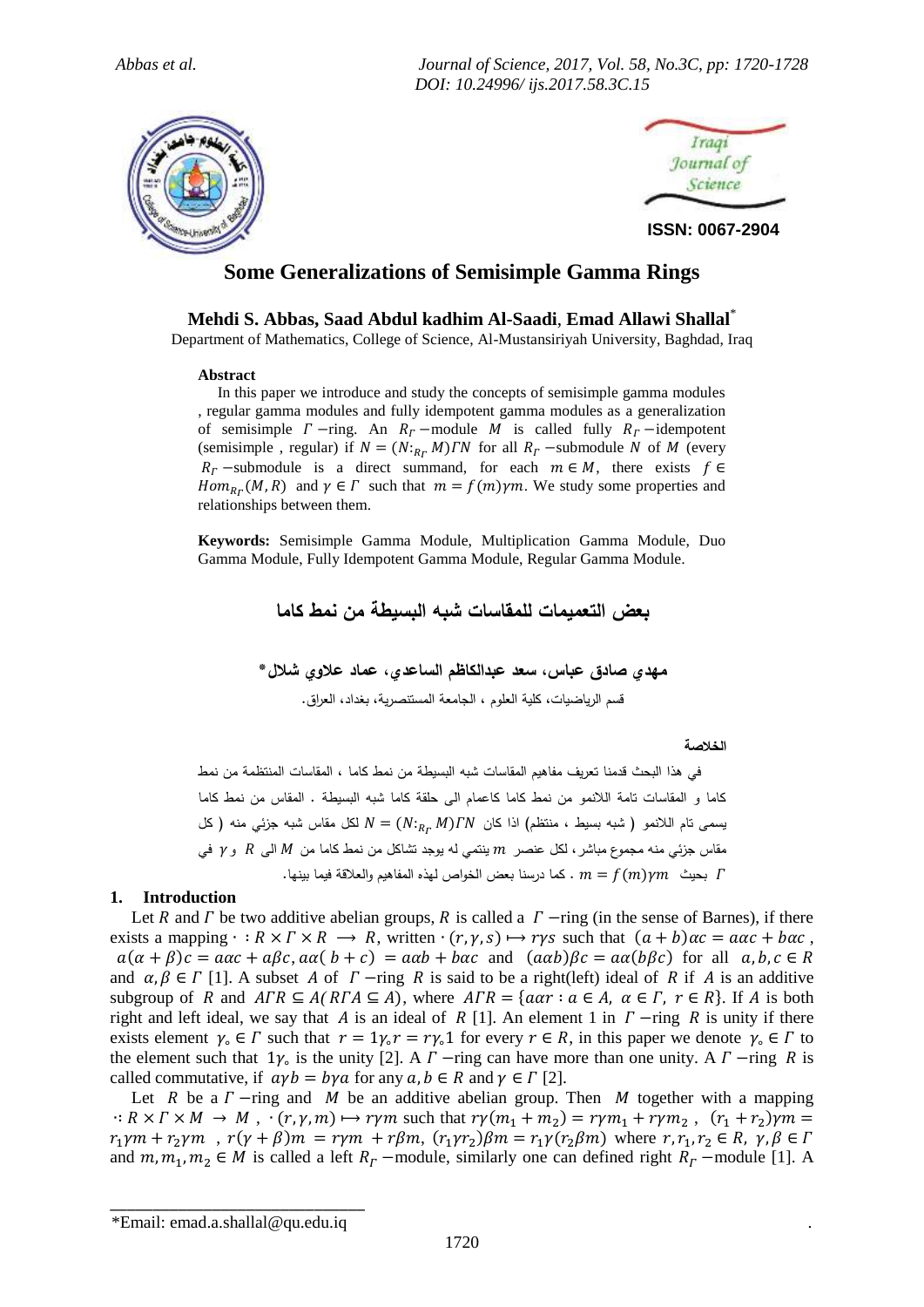left  $R_r$  –module M is unitary if there exist elements, say 1 in R and  $\gamma_c \in \Gamma$  such that  $1\gamma_c m = m$  for every  $m \in M$  [1].

Let M be an  $R_r$  –module. A nonempty subset N of M is said to be an  $R_r$  –submodule of M (denoted by  $N \leq M$ ) if N is a subgroup of M and  $RTN \subseteq N$ , where  $RTN = \{ ran : r \in R, \alpha \in \Gamma,$  $n \in N$  [1]. An  $R_r$  –module M is called simple if  $R\Gamma M \neq 0$  and the only  $R_r$  –submodules of M are M and 0 [3]. A  $\Gamma$  -ring R is called simple if R is simple  $R_\Gamma$  -module. An  $R_\Gamma$  -submodule N of  $R_r$  – module M is called essential (denote by  $N \leq_e M$ ) if every nonzero  $R_r$  –submodule of M has nonzero intersection with N, equivalent to, for each nonzero element m in M there is  $r_1, r_2, ..., r_n \in R$ and  $\gamma_1, \gamma_2, ..., \gamma_n \in \Gamma$  such that  $\sum_{i=1}^n r_i \gamma_i m (\neq 0) \in N$  [4]. If X is a nonempty subset of M, then the  $R_r$  -submodule of M generated by X denoted by  $\langle X \rangle$  and  $\langle X \rangle = \cap \{N \le M : X \subseteq N\}$ , X is called the generator of  $\langle X \rangle$  and  $\langle X \rangle$  is finitely generated if  $|X| < \infty$ , then  $\langle X \rangle = \sum_{i=1}^{m} n_i x_i + \sum_{j=1}^{k} r_j \gamma_j x_j$ :  $N, n_i \in \mathbb{Z}, \gamma_i \in \Gamma, r_i \in \mathbb{R}, x_i, x_j \in \mathbb{X}$ , In particular, if  $X = \{x\}$ , then  $\langle X \rangle$  is called the cyclic  $R_r$  -submodule of M generated by x. If M is unitary, then  $\langle x \rangle = \sum_{i=1}^n r_i$  $\Gamma$ ,  $r_i \in R$  [1]. An  $R_r$  – submodule N of M is a direct summand if there is an  $R_r$  –submodule K of M such that  $M = N + K$  and  $N \cap K = 0$ , in this case M is written as  $M = N \oplus K$  [5]. An  $R<sub>\Gamma</sub>$  submodule N of M is closed in M if the only solution of the relation  $N \leq_{\rho} K \leq M$  is  $N = K$  [5].

Let M and N be two  $R_r$  -modules. A mapping  $f: M \to N$  is called homomorphism of  $R_r$  –modules (simply  $R_r$  –homomorphism) if  $f(x + y) = f(x) + f(y)$  and  $f(ryx) = ryf(x)$  for each  $x, y \in M, r \in R$  and  $\gamma \in \Gamma$ . An  $R_r$  -homomorphism is  $R_r$  -monomorphism if it is one-to-one and  $R_r$  -epimorphism if it is onto, the set of all  $R_r$  -homomorphisms from M into N denote by  $Hom_{R_r}(M, N)$  in particular if  $M = N$ ,  $Hom_{R_r}(M, N)$  denote by  $End_{R_r}(M)$ . If M is  $R_r$  –module, then  $End_{R_r}(M)$  is a  $\Gamma$  -ring with the mapping  $\cdot: End_{R_r}(M) \times \Gamma \times End_{R_r}(M) \to End_{R_r}(M)$  denoted by  $\cdot$  (f,  $\gamma$ , g)  $\mapsto$  fyg where f  $\gamma g(x) = g(f(1\gamma x))$ , for f,  $g \in End_{R_r}(M)$ ,  $\gamma \in \Gamma$  and  $x \in M$ . If M is a left  $R_r$  –module, then M is a right  $End_{R_r}(M)$  –module with the mapping  $\cdot : M \times \Gamma \times End_{R_r}(M)$ M by  $\cdot (x, \gamma, f) \mapsto xyf$  where  $xyf = f(1\gamma x)$ , for  $f \in End_{R_r}(M)$ ,  $\gamma \in \Gamma$  and  $x \in M$  [1]. The set of rational numbers and the set of integers will be denoted by  $Q$  and  $Z$ . All modules in this paper are unitary left  $R_r$  –modules.

## **2. Fully Idempotent Gamma Modules**

 In this section we introduce the concept of fully idempotent gamma modules and give some basic properties and characterizations of this concept.

Let N be an  $R_r$  -submodule of an  $R_r$  -module M. Then the residual of N in M denoted by  $(N:_{R_r} M) = \{r \in R : rTM \subseteq N\}$ , which is a left ideal of R [1]. An element r of a  $\Gamma$  -ring R is called idempotent if  $r = r\gamma r$  for some  $\gamma \in \Gamma$  [3]. The ideal I of a  $\Gamma$  -ring R is called idempotent if  $I = I\Gamma I$ and R is called semisimple if every ideal of R is idempotent [6]. An element  $x$  of an R –module M is called idempotent if there exists  $t \in (Rx:_{R} M)$  such that  $x = tx$  [7]. A submodule N of an R –module M is called idempotent if  $N = (N:_{R} M)N$  and M is called fully idempotent if every submodule of  $M$  is idempotent [8].

**Remarks** (2.1): Let N, K and L are  $R_r$  -submodules of an  $R_r$  -module M and  $f \in End_{R_r}(M)$ . Then

- 1. If  $K \leq N$ , then  $(K:_{R_r} L) \subseteq (N:_{R_r} L)$ .
- 2. If  $K \leq N$ , then  $(L:_{R_r} N) \subseteq (L:_{R_r} K)$ .
- 3.  $(N:_{R_r} M)\cap (K:_{R_r} M) = (N\cap K:_{R_r} M).$
- 4.  $(N:_{R_r} M) \subseteq (N:_{R_r} f(M)) \cap (f(N):_{R_r} f(M)).$
- 5.  $(L:_{R_r} N + K) = (L:_{R_r} N) \cap (L:_{R_r} K)$ .

**Definition** (2.2): An  $R_r$  -submodule N of  $R_r$  -module M is called  $R_r$  -idempotent if  $N =$  $(N:_{R_r} M)$  and M is called fully  $R_r$  -idempotent if every  $R_r$  -submodule of M is  $R_r$  -idempotent. A  $\Gamma$  -ring R is called fully  $R_{\Gamma}$  -idempotent if it is fully  $R_{\Gamma}$  -idempotent  $R_{\Gamma}$  -module, that is R is semisimle  $\Gamma$  -ring.

**Proposition(2.3):** Let M be an  $R_r$  –module. Then M is fully  $R_r$  –idempotent if and only if every cyclic  $R_r$  -submodule is  $R_r$  -idempotent.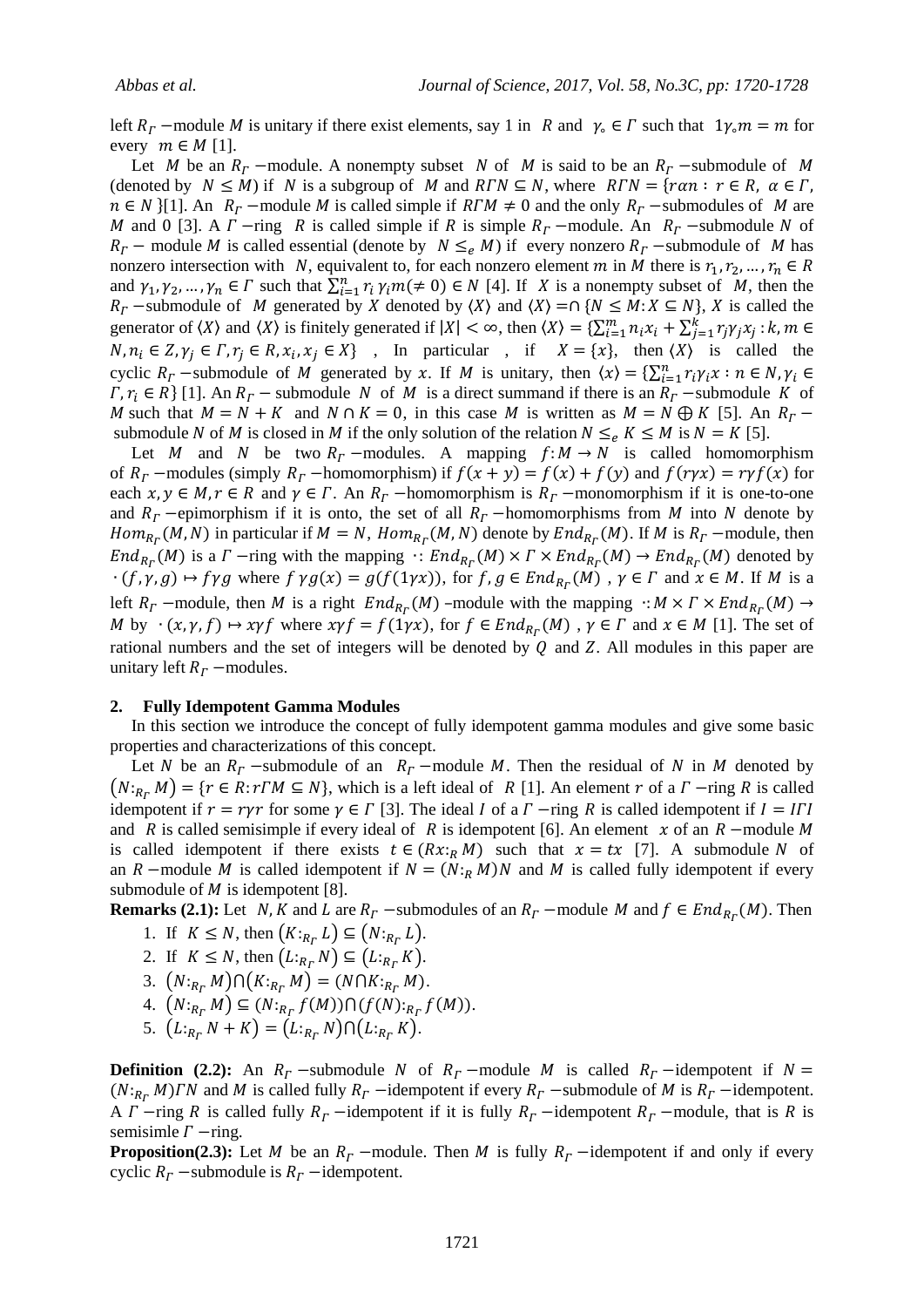**Proof:** Assume that  $N \leq M$ , if  $x \in N$ , then  $\langle x \rangle = (\langle x \rangle :_{R_r} M) \Gamma \langle x \rangle$ , so  $x \in (\langle x \rangle :_{R_r} M) \Gamma \langle x \rangle \subseteq$  $(N:_{R_r} M)\Gamma(x) \subseteq (N:_{R_r} M)\Gamma N$ , hence  $N = (N:_{R_r} M)\Gamma N$ .

**Proposition** (2.4): Let M be an  $R_r$  –module. Then M is fully  $R_r$  –idempotent if and only if for any element  $x \in M$ , there exist  $t_1, t_2, ..., t_n \in (\langle x \rangle_{R_r} M)$  and  $\gamma_1, \gamma_2, ..., \gamma_n \in \Gamma$  such that  $x = \sum_{i=1}^n t_i \gamma_i x$ . **Proof:** Assume that  $\langle x \rangle = (\langle x \rangle_{R_r} M) \Gamma \langle x \rangle$ , so  $x = t \gamma \sum_{i=1}^n r_i \gamma_i x$  where  $t \in (\langle x \rangle_{R_r} M)$ ,  $\gamma, \gamma_i \in \Gamma$  and  $r_i \in R$ , then  $x = \sum_{i=1}^n (t \gamma r_i) \gamma_i x$ . For each  $i = 1, ..., n, \beta \in \Gamma, m \in M$ ,  $t\Gamma M \subseteq \langle x \rangle$ , so  $t\gamma r_i \in ((x):_{R_{\Gamma}} M)$  for each  $i = 1, ..., n$ . Conversely, for each  $x \in M$ ,  $x = \sum_{i=1}^{n} t$ where  $t_i \in ((x) :_{R_r} M)$  and  $\gamma_i \in \Gamma$ , so  $x \in ((x) :_{R_r} M) \Gamma(x)$ , so  $\langle x \rangle = ((x) :_{R_r} M) \Gamma(x)$ , hence M is fully  $R<sub>r</sub>$  -idempotent by proposition(2.3).

An  $R_r$  –module M is called multiplication if for each  $R_r$  –submodule N of M, then  $N = I r M$  for some left ideal I of R. This is equivalent to saying that  $N = (N:_{R_r} M)TM$  for every  $R_r$  –submodule N of M [2].

**Proposition(2.5):** Every cyclic  $R_r$  –module over commutative  $\Gamma$  –ring is multiplication.

*Proof:* Let N be an  $R_r$  –submodule of cyclic  $R_r$  –module M, then there is  $x \in M$  such that  $= \langle x \rangle$ , if  $n \in N$ , then  $n = \sum_{i=1}^{n} r_i \gamma_i x$  where  $r_i \in R$  and  $\gamma_i \in \Gamma$ . Now for each  $\beta \in \Gamma$  and  $m \in M$ , then  $(\sum_{i=1}^{n} r_i \gamma_i 1) \beta m = \sum_{i=1}^{n} r_i \gamma_i 1) \beta (\sum_{j=1}^{t} s_j \lambda_j x) = \sum_{i=1}^{n} \sum_{j=1}^{t} r_i$  $\sum_{j=1}^{t} \sum_{i=1}^{n} (r_i \gamma_i 1) \beta(s_j \lambda_j 1) \gamma_{\circ} x = \sum_{j=1}^{t} \sum_{i=1}^{n} (s_j \lambda_j 1) \beta(r_i \gamma_i 1) \gamma_{\circ} x = \sum_{j=1}^{t} s_j \lambda_j 1 \beta \sum_{i=1}^{n} (s_j \lambda_i 1) \gamma_{\circ} x$  $\sum_{j=1}^t s_j \lambda_j 1 \beta \ n \in N$ , so  $\sum_{i=1}^n (r_i \gamma_i 1) \in (N:_{R_r} M)$ , hence  $N \subseteq (N:_{R_r} M) \gamma_s x \subseteq (N:_{R_r} M) \Gamma M$ , thus  $N = (N:_{R_r} M) \Gamma M$ .

**Proposition (2.6):** Let M be an  $R_r$  –module, K and N be  $R_r$  –submodules of M. Then

- 1- If N is  $R_r$  -idempotent submodule of M, then N is multiplication, and hence every fully  $R<sub>r</sub>$  -idempotent is multiplication.
- 2- If K and N are  $R_r$  -idempotent  $R_r$  -submodules of M, then so is  $K + N$ .
- 3- Let R be commutative  $\Gamma$  -ring. Then
	- (i) If I is idempotent ideal of R and N is  $R_r$  -idempotent M, then ITN is  $R_r$  -idempotent submodule in  $M$ .
	- (ii) If K is  $R_r$  -idempotent in N and N is  $R_r$  -idempotent in M, then K is  $R_r$  -idempotent in М.

### **Proof:**

- 1.  $N = ( N:_{R_r} M ) \Gamma N \subseteq ( N:_{R_r} M ) \Gamma M \subseteq N$ , so  $N = ( N:_{R_r} M ) \Gamma M$ .
- 2.  $K + N = (K:_{R_F} M) \Gamma K + (N:_{R_F} M) \Gamma N \subseteq (K + N:_{R_F} M) \Gamma K + (K + N:_{R_F} M) \Gamma N = (K + N) \Gamma K$  $N:_{R_r} M$ ) $\Gamma(K+N)$ .
- 3. (i)  $(ITN:_{R_r}M)\Gamma(ITN) \subseteq ITN = (ITI)\Gamma(N:_{R_r}M)\Gamma N = IT(N:_{R_r}M)\Gamma I\Gamma N \subseteq (ITN:_{R_r}M)$  $\Gamma(ITN)$ , so  $ITN = (ITN:_{R_r} M)\Gamma(ITN)$ .

(ii)  $(K:_{R_r} N) \Gamma N = (K:_{R_r} N) \Gamma (N:_{R_r} M) \Gamma N \subseteq (K:_{R_r} M) \Gamma N \subseteq (K:_{R_r} N) \Gamma N$ , then  $\big(K:_{R_r}N\big)\Gamma N=\big(K:_{R_r}M\big)\Gamma N,\qquad \text{also}\qquad K=\big(K:_{R_r}N\big)\Gamma K\subseteq \big(K:_{R_r}N\big)\Gamma N=\big(K:_{R_r}M\big)\Gamma N\subseteq$  $(K:_{R_r} M) \Gamma M \subseteq K$ , so  $K = (K:_{R_r} M) \Gamma N$ , thus  $K = (K:_{R_r} N) \Gamma K = (K:_{R_r} N) \Gamma (K:_{R_r} M) \Gamma N =$  $(K:_{R_r} M)\Gamma(K:_{R_r} N)\Gamma N = (K:_{R_r} M)\Gamma K.$ 

The following proposition shows that the concept of fully  $R<sub>r</sub>$  -idempotent generalizes that of semisimple  $\Gamma$  -ring.

**Proposition** (2.7): If R is fully  $R<sub>r</sub>$  -idempotent  $\Gamma$  -ring, then R is semisimple. The converse holds when  *is commutative.* 

**Proof:** Assume R is a fully  $R_r$  -idempotent  $\Gamma$  -ring and I is an ideal of R, then  $I = (I:_{R_r} R) \Gamma I$ . For each  $t \in (l:_{R_r} R)$ , then  $t = ty_0 1 \in tTR \subseteq I$ , so  $(l:_{R_r} R) \subseteq I$ , thus  $I = (l:_{R_r} R)$ and hence  $I = I \cap I$ . Conversely, let I be an ideal of R, it's enough to show that  $I \subseteq (I:_{R_{r}} R)$ , since IFR  $\subseteq RTI \subseteq I$ , then  $I \subseteq (I:_{R_r} R)$ , hence  $I = ITI \subseteq (I:_{R_r} R)TI \subseteq I$ , thus  $I = (I:_{R_r} R)TI$ .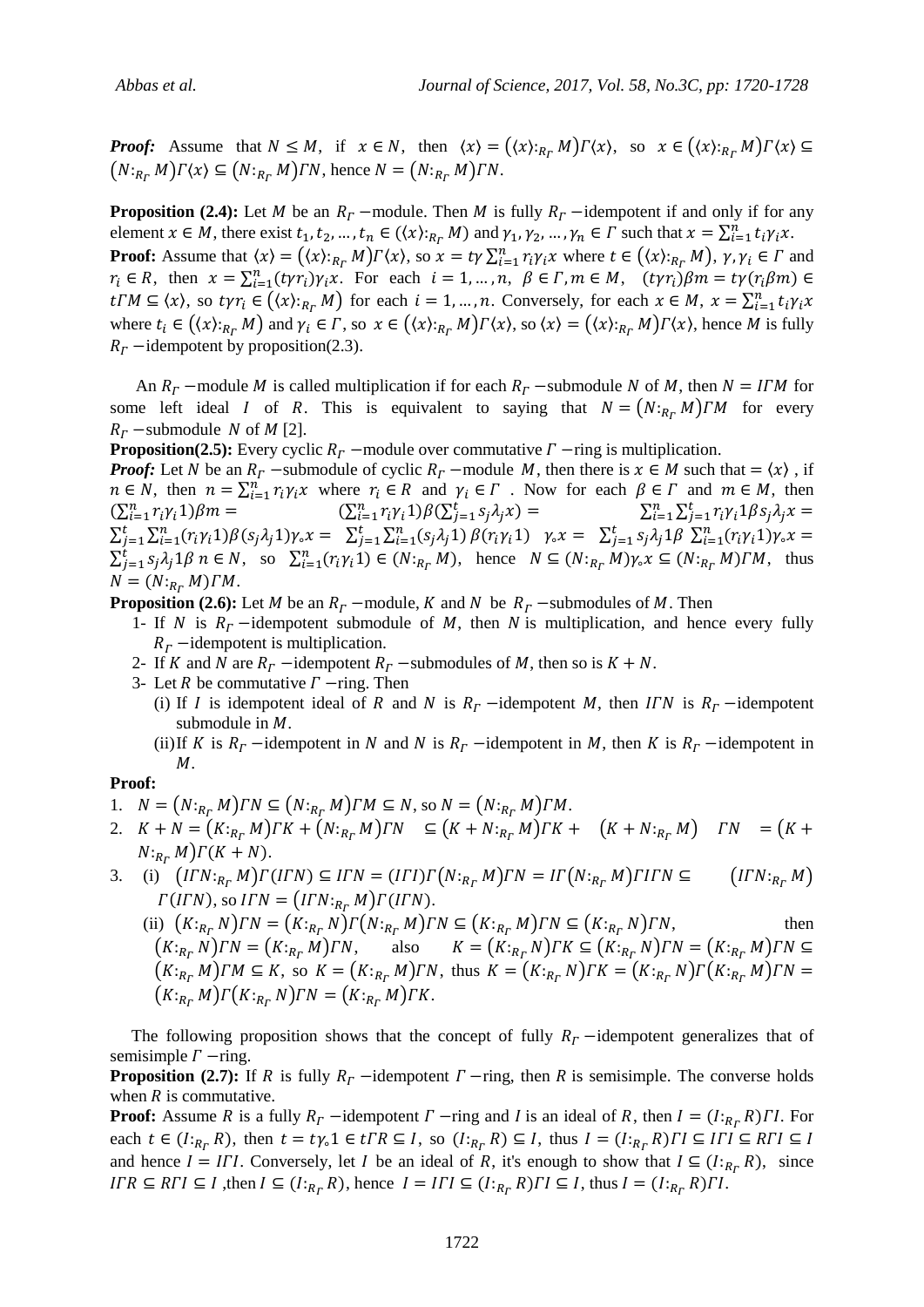#### **Examples and Remarks (2.8):**

- 1- Every idempotent element in  $R$  –module  $M$  is  $R_R$  –idempotent and every idempotent submodule N of M is idempotent  $R_T$  –submodule.
- 2- Every  $R_r$  -submodule of fully  $R_r$  -idempotent also fully  $R_r$  -idempotent. Let B is an  $R_r$  –submodule of M, for any  $R_r$  –submodule N of B, then  $N = (N:_{R_r} M) \cap N$ , by Remarks(2.1)  $(N:_{R_r} M) \subseteq (N:_{R_r} B)$ , so  $N = (N:_{R_r} M) \cap N \subseteq (N:_{R_r} B) \cap N \subseteq R \cap N \subseteq N$ , thus  $N =$  $(N:_{R_r} B) \Gamma N$ .
- 3- Every simple  $R_r$  –module is fully  $R_r$  –idempotent.
- 4- Let  $R = Z_2$ ,  $\Gamma = Z$  and  $M = Z_2 \oplus Z_2$ . Then M is not fully  $R_\Gamma$  -idempotent, since  $Z_2 \oplus (0)$  is not  $R<sub>r</sub>$  -idempotent submodule. Note that *M* is not multiplication .
- 5- Let  $R = \{(n, n), n \in Q\}$  and  $\Gamma = \{\begin{pmatrix} x \\ y \end{pmatrix}$  $\begin{cases} x \\ y \end{cases}$ ,  $x, y \in Q$ , then R is  $\Gamma$  -ring with  $: R \times \Gamma \times R \rightarrow R$  by  $(n n)$  $\binom{x}{y}$  $\binom{x}{y}$   $(m, m) = ((nx + ny)m)(nx + ny)m$ , since for any nonzero ideal *I* of *R*, take  $0 \neq (m \ m) \in I$  we can choose  $x = y = \frac{1}{2m}$  $\frac{1}{2m}$ , then  $(m \ m) = (m \ m)$  $\boldsymbol{\chi}$  $\begin{pmatrix} x \\ y \end{pmatrix}$  (*m* m)  $\in$  IFI, so  $I = I\Gamma I$ , hence R is semisimple and by Proposition(2.7) R is fully  $R_r$  -idempotent.
- 6- Fully  $R_r$  -idempotent  $R_r$  -module over simple  $\Gamma$  -ring is simple. For each nonzero  $R_r$  -submodule N of M, then  $N = (N:_R M) \cap N$ , so  $(N:_R M) = R$ , hence  $M = R \cap M =$  $(N:_{R} M) \Gamma M \subseteq N$ , thus  $M = N$ .

The product of two  $R$ -submodules  $N$  and  $K$  of an  $R$ -module  $M$  define as  $NK = (N:_{R} M)(K:_{R} M)M$  [9].

**Definition** (2.9): Let N and K are  $R_r$  -submodules of an  $R_r$  -module M. The product of N and K define by  $K = (N:_{R_r} M) \Gamma(K:_{R_r} M) \Gamma M$ .

The following proposition gives a characterizations of fully  $R_r$  -idempotent  $R_r$  -modules. **Proposition (2.10):** Let M be  $R_r$  –module, then the following are equivalent:

1- *M* is fully  $R_r$  -idempotent.

2-  $N = N^2$  for all  $R_r$  -submodule N of M.

3-  $N \cap K = NK$  for all  $R_r$  -submodules N and K.

**Proof:** (1) $\Rightarrow$ (2) For each  $R_r$  -submodule N of  $M$ ,  $N = (N:_{R_r} M)TN$ ,  $N = (N:_{R_r} M) \Gamma(N:_{R_r} M) \Gamma N \subseteq (N:_{R_r} M) \Gamma(N:_{R_r} M) \Gamma M \subseteq (N:_{R_r} M) \Gamma N \subseteq N$ , so  $N = (N:_{R_r} M)$  $\Gamma(N:_{R_r}M)\Gamma M = N^2$ . (2)  $\Rightarrow$  (3) For each  $R_r$  -submodules N and K, then  $N \cap K = (N \cap K)^2$  $(N \cap K:_{R_r} M) \Gamma(N \cap K:_{R_r} M) \Gamma M \subseteq (N:_{R_r} M) \Gamma(K:_{R_r} M) \Gamma M = NK$ , so  $N \cap K \subseteq NK$ , since  $NK =$  $(N:_{R_r}M)\Gamma(K:_{R_r}M)\Gamma M \subseteq (N:_{R_r}M)\Gamma K \subseteq K$  also  $NK = (N:_{R_r}M)\Gamma(K:_{R_r}M)\Gamma M \subseteq (N:_{R_r}M)\Gamma K \subseteq K$ N, then  $NK \subseteq N \cap K$ , thus  $NK = N \cap K$ . (3)  $\Rightarrow$  (1)  $N = N \cap N = NN = N^2$ .

We have proved that every fully  $R_r$  -idempotent  $R_r$  -module is multiplication, in the following corollary we discuss the converse.

**Corollary(2.11):** If R is a semisimple  $\Gamma$  – ring. Then an  $R_r$  –module M is multiplication if and only if M is fully  $R_F$  – idempotent.

**Proof:** Let M be a multiplication  $R_r$  module and  $N \leq M$ , then  $N = (N:_{R_r} M) \Gamma M = (N:_{R_r} M) \Gamma (N:_{R_r} M) \Gamma M = N^2$ , hence M is fully  $R_r$  -idempotent.

Let M and N be two  $R_r$  –modules. Then M is called N –injective if for any  $R_r$  –submodule A of N and  $R_r$  -homomorphism  $f: A \to M$ , there is an  $R_r$  -homomorphism  $g: N \to M$  such that  $gi = f$ where *i* is the inclusion mapping. An  $R_r$  –module M is injective if it is  $N$  –injective for any  $R_r$  –module N. Every  $R_r$  –module M can be embedding in injective  $R_r$  –module which is called injective hull  $E(M)$  [4]. An  $R_r$  –module M is called quasi-injective if it is M –injective [5].

**Proposition(2.12):** Let M be an  $R_r$  –module with injective hull  $E(M)$ . If M is  $R_r$  –idempotent of  $E(M)$ , then M is quasi-injective.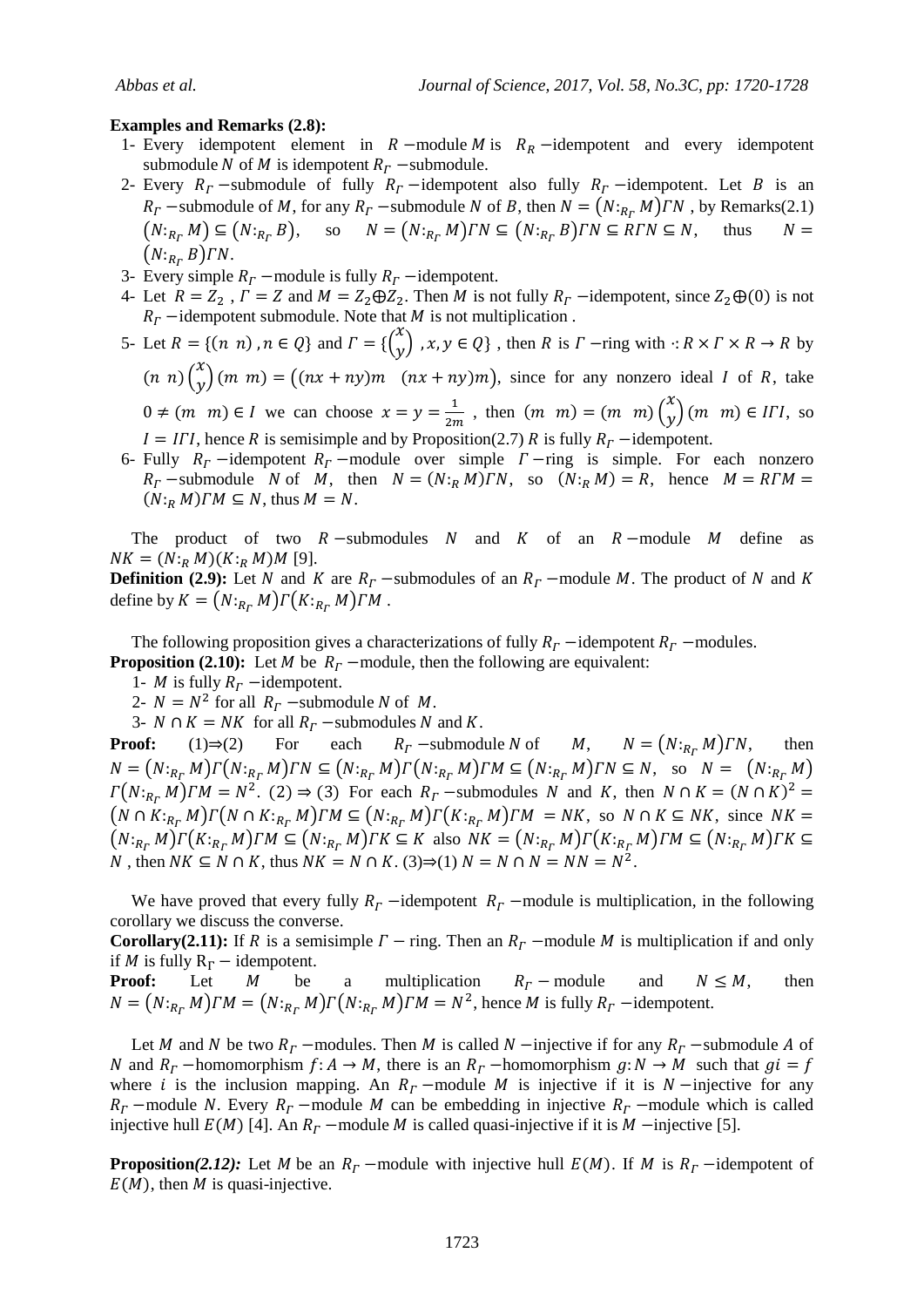**Proof:** Assume that M is  $R<sub>\Gamma</sub>$  -idempotent of  $E(M)$ , then  $M = (M:_{R<sub>\Gamma</sub>} E(M))TM$ , then for each  $f \in End_{R_r}(E(M)), f(M) = f((M:_{R_r}E(M))\Gamma M) = (M:_{R_r}E(M))\Gamma f(M) \subseteq (M:_{R_r}E(M))\Gamma f(M)$  $\subseteq M$ , thus M is quasi-injective [5].

An  $R_r$  –module M is called duo if  $f(N) \subseteq N$  for each  $R_r$  – submodule N of M and  $f \in$  $End_{R_r}(M)$ . It is easy to see that every multiplication is duo.

**Proposition(2.13):** Let M be fully  $R_r$  – idempotent. Then M is duo.

**Proof:** For each  $R_r$  – submodule N of M and  $f \in End_{R_r}(M)$ , then  $N = (N:_{R_r} M)TN$ . So  $f\left((N:_{R_r}M)\Gamma N\right) = (N:_{R_r}M)\Gamma f(N) \subseteq N.$ 

The converse of Proposition(2.13) is not true in general for example  $Z_4$  as  $Z_7$  –module is multiplication and hence duo but not fully  $R_r$  -idempotent.

An  $R_r$  -submodule of quasi-injective need not be quasi-injective for example see Example(2.3) [4]. **Corollary(2.14):** Let M be fully  $R_r$  -idempotent. Then M is quasi-injective  $R_r$  -module if and only if every  $R_T$  -submodule of M is quasi-injective  $R_T$  -module.

**Proof:** Assume that N is  $R_r$  -submodule of a quasi-injective  $R_r$  -module M, let K be  $R_r$  -submodule of N and let  $f: K \to N$  be  $R_r$  -homomorphism, since M is quasi-injective, then there exists an  $R_r$  – homomorphism  $g: M \to M$  such that  $g_i v_{N} = i_N f$  where  $i_N$  and  $i_K$  are inclusion maps, clear that g is extended of f and by Proposition(2.13)  $g(N) \subseteq N$ . The converse is obvious.

#### **3. Semisimple Gamma Modules**

 In this section we extended the concept of semisimplicity from category of modules to the category of gamma modules.

**Definition(3.1):** An  $R_r$  –module M is called semisimple if every  $R_r$  –submodule is a direct summand.

**Examples(3.2):**

1-  $\overline{R} = Z_6$  is  $Z_Z$  - ring with  $Z_6 \cdot_6 Z \cdot_6 Z_6 \rightarrow Z_6$  by  $(n, k, m) \mapsto nkm$ , the only ideals of  $Z_6$  are 0,  $Z_6$ ,  $\langle 2 \rangle$  and  $\langle 3 \rangle$ , then  $Z_6$  is semisimple.

## 2- Let  $R = \{(a, b), a, b \in Q\}$  (where Q is the ring of rational numbers) and  $\Gamma = \{\begin{pmatrix} x \\ y \end{pmatrix}, a, b \in Q\}$  $\begin{cases} x, y \in Q \}. \end{cases}$

Then R is  $\Gamma$  -ring with  $: R \times \Gamma \times R \rightarrow R$  by  $(a, b)$  $\boldsymbol{\chi}$  $\begin{pmatrix} x \\ y \end{pmatrix}$  (c d) = ((ax + by)c (ax + by)d). Take  $J = \{(2n 2m), n, m \in Q\}$ , then  $(a b) {k \choose k}$  $\binom{k}{t}$ by)n  $2(ax + by)m = (2n_1 2m_1) \in J$ , so  $R\overline{I}J \subseteq J$ , hence  $J$  is a left ideal of  $R$ , for any anther left ideal N of R, let  $0 \neq (k^{\prime} t) \in N$ , then  $(2k^{\prime} 2t) \in J$  and since  $RTN \subseteq N$ , for  $(1\ 1) \in$  $R, \binom{1}{4}$  $\begin{pmatrix} 1 \\ 1 \end{pmatrix} \in \Gamma$  we have  $(1\ 1) \begin{pmatrix} 1 \\ 1 \end{pmatrix}$  $\binom{1}{1}$  (k t) = (2k 2t)  $\in$  N, hence  $N \cap J \neq 0$ , so J can not be direct summand of R, thus R is not semisimple  $R_r$  –module. It is noted that R is semisimple  $\Gamma$  – ring,

- since if I is an ideal of R, then for each  $(a, b) \in I$  we can choose  $\gamma = \begin{pmatrix} k & b \\ c & d \end{pmatrix}$  $\binom{n}{t} \in \Gamma$  such that if :
	- (i)-  $a = 0$  and  $b = 0$  then  $k = 0$  and  $t = 0$ .
- (ii)-  $a \neq 0$  and  $b = 0$  then  $k = \frac{1}{a}$  $\frac{1}{a}$  and  $t=0$ .
- (iii)-  $a = 0$  and  $b \neq 0$  then  $k = 0$  and  $t = \frac{1}{b}$  $\frac{1}{b}$ .

(iv)-  $a \neq 0$  and  $b \neq 0$  then  $k = \frac{1}{2}$  $\frac{1}{2a}$  and  $t=\frac{1}{2b}$  $\frac{1}{2b}$ . Then  $(a\;b)\binom{k}{k}$  $\binom{k}{t}$   $(a \ b) \in I\Gamma I$ , so  $I \subseteq I\Gamma I$ , hence  $I = I\Gamma I$ , therefore R is semisimple  $\Gamma$  -ring.

- 3- Every simple  $R_r$  –module is semisimple.
- 4- Let  $R' = \begin{cases} a & a \end{cases}$  $\begin{pmatrix} a & b \\ 0 & c \end{pmatrix}$ ,  $a, b, c \in R$  ring of real numbers},  $\Gamma = R$ , then  $R'$  is  $\Gamma$  -ring with  $: R'$  $R' \rightarrow R'$  by  $\begin{pmatrix} a \\ 0 \end{pmatrix}$  $\begin{pmatrix} a & b \\ 0 & c \end{pmatrix} n \begin{pmatrix} x \\ 0 \end{pmatrix}$  $\begin{pmatrix} x & y \\ 0 & z \end{pmatrix} = \begin{pmatrix} a & b \\ c & d \end{pmatrix}$  $\begin{pmatrix} xn & ayn + bzn \\ 0 & czn \end{pmatrix}$ . Take  $L_1 = \begin{cases} \begin{pmatrix} 0 \\ 0 \end{pmatrix}$  $\begin{pmatrix} 0 & b \\ 0 & 0 \end{pmatrix}$ ,  $b \in R$ ,  $L_1$  is a left ideal of R' and R' is not semisimple  $\overline{\Gamma}$  -ring since  $L_1 \Gamma L_1 = 0 \neq L_1$ .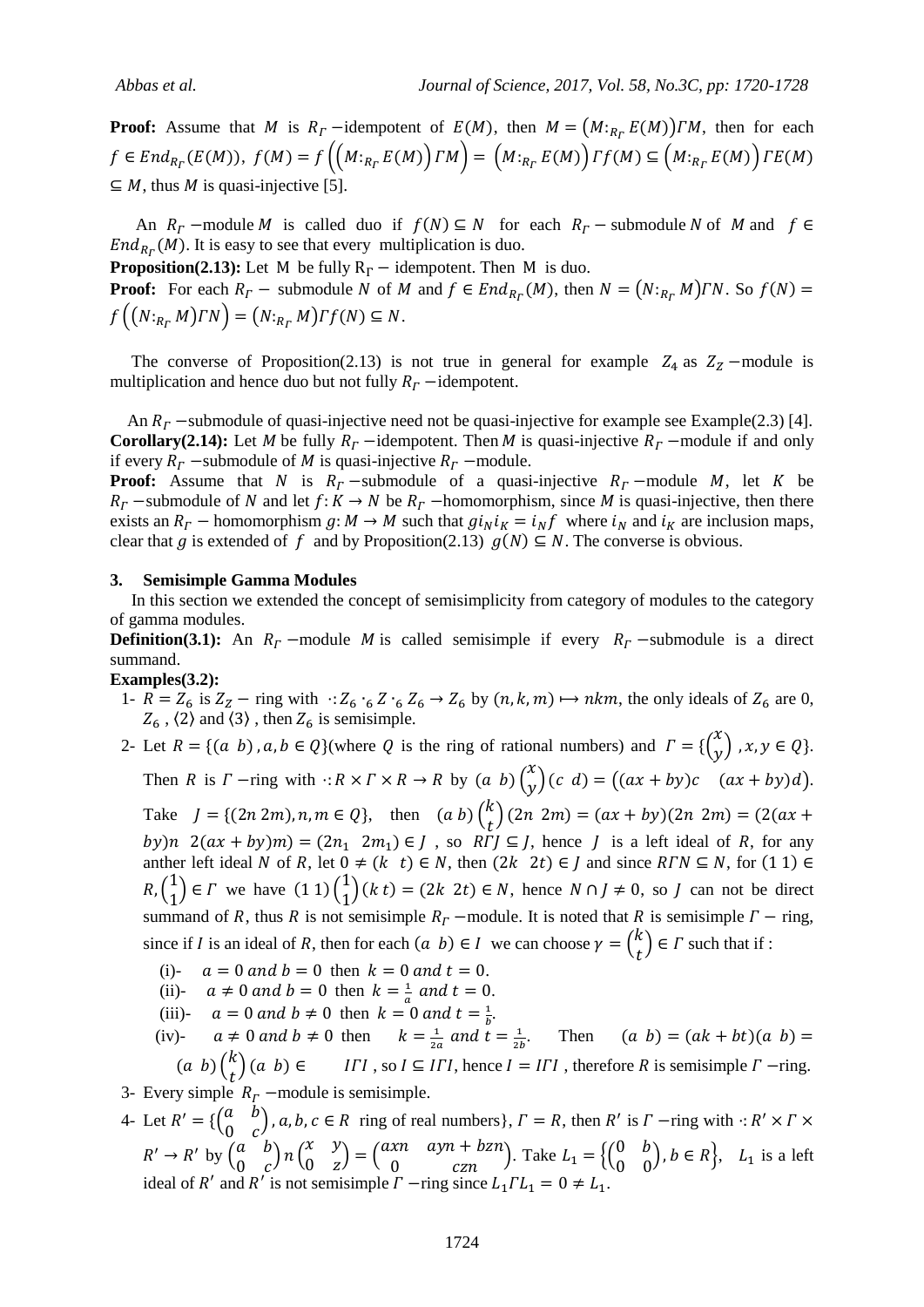In the category of module it is known that a submodule is a direct summand if an only if there exists  $f \in End(M)$  such that  $N = f(M)$  and  $f = f^2$ .

**Proposition(3.3):** Let M be  $R_r$  –module, then  $M = M\gamma f \bigoplus M\gamma_s (I - I\gamma f)$  for any  $f \in End_{R_r}(M)$  such that  $f = f\gamma f$  for some  $\gamma \in \Gamma$ .

**Proof:** For each  $x \in M$ , then  $x = x + f(1\gamma x) - f(1\gamma x) = f(1\gamma x) + I(x) - f(1\gamma x) = f(1\gamma x) + I(x)$  $(I - I\gamma f)(1\gamma_x x) = x\gamma f + x\gamma_x (I - I\gamma f) \in M\gamma f + M\gamma_x (I - I\gamma f)$ , so  $M = M\gamma f + M\gamma_x (I - I\gamma f)$ . Now if  $y \in M\gamma f \cap M\gamma_s (I - I\gamma f)$ , then  $y = x\gamma f = t\gamma_s (I - I\gamma f)$  where  $x, t \in M$ , hence  $y =$  $f(1\gamma x) = (I - I\gamma f)(1\gamma_t t) = t - I\gamma f(t) = t - f(1\gamma t)$ , so 1  $1\gamma f(t) - f(1\gamma f(1\gamma t)) = 1\gamma f(t) - (f\gamma f)(1\gamma t) = 1\gamma f(t) - 1\gamma f(t) = 0$ , hence  $0 = f(1\gamma f(y)) =$  $f(y)$ , but  $f(y) = f(f(1\gamma x)) = (f\gamma f)(x)$ , so  $y = 1\gamma f(x) = 0$ , thus  $M = M\gamma f \bigoplus M\gamma_{0}(I - I\gamma f)$ .

**Corollary(3.4):** Let M be  $R_r$  –module, then  $M = M \Gamma f \bigoplus M \Gamma (I - I \gamma f)$  for any  $f \in End_{R_r}(M)$  such that  $f = f\gamma f$  for some  $\gamma \in \Gamma$ .

**Proof:** For any  $y \in M \Gamma f \bigoplus M \Gamma (I - I \gamma f)$ ,  $y = x \lambda f + t \beta (I - I \gamma f)$  where  $x, t \in M$  and  $\lambda, \beta \in \Gamma$ , so  $y = f(1\lambda x) + (I - I\gamma f)(1\beta t) = f\gamma f(1\lambda x) + (I - I\gamma f)(1\gamma_0(1\beta t)) = f(1\gamma f(1\lambda x)) + (1\beta t)\gamma_0(I I \gamma f$  =  $f(1\lambda x)\gamma f + (1\beta t)\gamma_{0}(I-I\gamma f)$   $\in M\gamma f \oplus M\gamma_{0}(I-I\gamma f)$ , hence  $M\Gamma f \oplus M\Gamma (I-I\gamma f) \subseteq$  $M\gamma f \bigoplus M\gamma_{\circ}(I - I\gamma f)$ , thus  $M\Gamma f \bigoplus M\Gamma (I - I\gamma f) = M\gamma f \bigoplus M\gamma_{\circ}(I - I\gamma f)$ .

**Corollary(3.5):** Let N be an  $R_r$  -submodule of  $R_r$  -module M. Then N is a direct summand of M if and only if  $N = M\gamma f$  where  $f \in End_{R_r}(M)$  and  $f = f\gamma f$  for some  $\gamma \in \Gamma$ .

**Proof**: Assume N is a direct summand of M, then  $M = N \oplus K$  for some  $R_r$  -submodule K of M, take  $f: M \to M$  by  $f(n+k) = n$  for any  $n \in N$  and  $k \in K$ , then  $f\gamma_{\circ} f(x) = f(1\gamma_{\circ} f(x)) = f(x)$  for any  $x \in M$  and  $N = f(M) = f(1\gamma M) = M\gamma M$ .

**Proposition(3.6):** Every  $R_r$  –submodule of a semisimple  $R_r$  –module M is semisimple  $R_r$  –module. **Proof:** For any  $R_r$  -submodule N of M, if  $K \leq N$ , then there exists an  $R_r$  -submodule  $K_1$  such that  $M = K \oplus K_1$ , hence  $N = N \cap M = N \cap (K \oplus K_1) = (N \cap K_1) \oplus K$ .

**Proposition(3.7):** If R is semisimple  $R_r$  –module, then R is semisimple  $\Gamma$  –ring. **Proof:** Let I be an ideal of R, then  $R = I \oplus L$  for some ideal L of R, so  $1 = e_1 + e_2$  for  $e_1 \in I$ ,  $e_2 \in I$ L, then for each  $n \in I, n = ny_0 \cdot 1 = ny_0 (e_1 + e_2)$ , thus  $ny_0 e_2 = n - ny_0 e_1 \in I \cap L = 0$ , hence  $n =$  $n\gamma_{\rm e}e_1 \in I\gamma_{\rm e}e_1 \subseteq I\gamma_{\rm e}I$ , so  $I \subseteq I\Gamma I \subseteq I$ , hence  $I = I\Gamma I$ , therefore R is semisimple  $\Gamma$  -ring.

The converse of Proposition(3.7) is not true in general, see Example(3.2)(2).

**Proposition(3.8):** Let M be a nonzero  $R_r$  –module. Then the following are equivalent:

1- *M* is semisimple  $R_r$  –module.

- 2- *M* is sum of simple  $R_r$  -submodules.
- 3- *M* has no proper essential  $R_r$  -submodules.

**Proof:** (1)  $\Rightarrow$  (2) To show M has simple  $R_r$  -submodule, if  $0 \neq N \leq M$ , then for each  $K \leq N$  we have K is a direct summand of N, so  $M = K \bigoplus K_1$ , hence  $N = N \cap M = N \cap (K \bigoplus K_1) = (N \cap$  $K_1$ ) $\bigoplus K$ . Let  $a \neq 0$ )  $\in M$ , take  $\Omega = \{ B \leq M : a \notin B \}$ , then  $\Omega \neq \emptyset$  since  $0 \in \Omega$  by using Zorn's lemma there is maximal element B of  $\Omega$ ,  $a \notin B$ , hence B is a direct summand of M, then  $M = B \oplus C$  for some  $R_r$  -submodule C of M. We claim C is simple, if not C has a proper  $R_r$  -submodule  $D \neq 0$ , so  $\mathcal{C} = D \oplus E$  for some  $R_F$  -submodule  $E \neq 0$  since D is proper, hence  $M = B \oplus D \oplus E$ , by maximality of B,  $a \in B \oplus D$  and  $a \in B \oplus E$ , so  $a = b + d = b' + e$  for  $b, b' \in B$ ,  $d \in D$  and  $e \in E$ , then  $(b'-b) \in D \cap (B \oplus E)$  and  $e = d + (b - b') \in E \cap (D \oplus B)$ , hence  $d = e = 0$  and  $b = b'$ , so  $a = b \in B$  which is a contradiction, thus C is simple  $R_r$  –submodule. Let  $N_o$  is the sum of all simple  $R_r$  -submodule of M, then there is  $L \leq M$  such that  $M = N_o \oplus L$ . If  $L \neq 0$ , then by proof L has a nonzero simple  $R_r$  -submodule T, then  $T \subset L \cap N_s = 0$  which is a contradiction, hence  $L = 0$  and  $M = N_0$ . (2)  $\Rightarrow$  (3) Assume that M has a proper  $R_r$  -submodule A, then there is  $x \in M - A$  and by (2) M has simple  $R_r$  -submodule B' such that  $x \in B'$ , then  $A \cap B' \le B'$ , so either  $A \cap B' = B'$  a contradiction or  $A \cap B' = 0$ , thus A is not essential  $R_r$  -submodule of M. (3)  $\Rightarrow$  (1) Let  $A \leq M$  and B complement of A, then  $A \oplus B \leq_e M$  [5], so  $M = A \oplus B$ .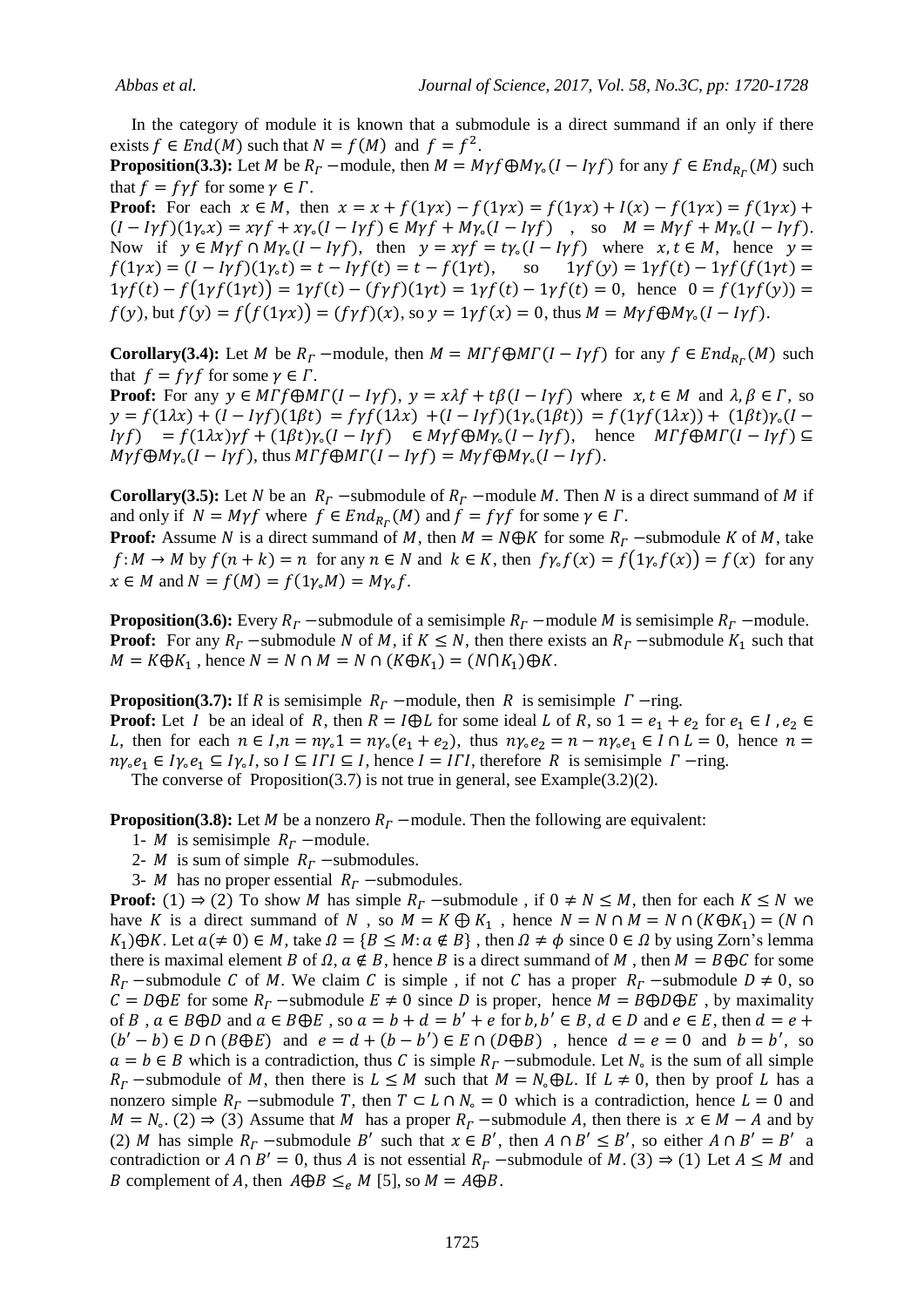**Proposition(3.9):** Let R be a  $\Gamma$  – ring. Then the following are equivalent:

- 1- R is semisimple  $R_r$  –module.
- 2- Every ideal of  $R$  is generated by an idempotent element.
- 3- R is sum of simple  $R_r$  -submodules.
- 4- Every  $R_r$  –module M has no proper essential  $R_r$  –submodules.
- 5- Every  $R_r$  –module is injective.
- 6- Every  $R_r$  –module is semisimple.

**Proof:** (1) $\Rightarrow$ (2) Let I be an ideal of R. By proof of Proposition(3.7), there exists  $e_1 \in I$  such that  $n = ny_e e_1$  for each  $n \in I$ . In particular  $e_1 = e_1 y_e e_1$  therefore  $e_1$  is an idempotent and  $n \in \langle e_1 \rangle$ , thus  $I \subseteq \langle e_1 \rangle$ . (2)  $\Rightarrow$  (1) Let I be an ideal of R. Then there exists an idempotent element  $e \in R$  such that  $e = eye$  for some  $\gamma \in \Gamma$  and  $I = \langle e \rangle$ . For each  $r \in R$ ,  $r = r\gamma e + r\gamma e = r\gamma e + r\gamma e$ ,  $1 - r\gamma e = r\gamma e$  $r\gamma e + r\gamma_0 1 - (r\gamma_0 1)\gamma e$ , hence  $r = r\gamma e + r\gamma_0 (1 - 1\gamma e)$ , so  $R \subseteq R\Gamma e + R\Gamma(1 - 1\gamma e)$ . For each  $x \in R\Gamma e$ ,  $x = \sum_{i=1}^n r_i \gamma_i e = \sum_{i=1}^n r_i \gamma_i (e \gamma e) = (\sum_{i=1}^n r_i \gamma_i e) \gamma e = x \gamma e$ . Now if  $x \in R\Gamma(1-1)\gamma e$ , then  $x = \sum_{i=1}^n r_i \gamma_i (1 - 1\gamma e) = \sum_{i=1}^n r_i \gamma_i 1 - \sum_{i=1}^n r_i \gamma_i 1\gamma e$ , hence  $\chi \gamma e = \sum_{i=1}^n r_i \gamma_i 1\gamma e - \sum_{i=1}^n r_i \gamma_i 1\gamma e - \sum_{i=1}^n r_i \gamma_i 1\gamma e = 0$ , thus  $R = R \Gamma e \bigoplus RT(1 - 1\gamma e)$ . (1)  $\Rightarrow$  (5)  $\Rightarrow$  (6) by Proposition(1.9)[4]. (4) $\Rightarrow$ (3) $\leftrightarrow$ (6) By proposition(3.8). (1) $\Rightarrow$ (4) Clear. (1) $\Rightarrow$ (5) Let M be an  $R_r$  -module, for each ideal I of R and  $R_r$  -homomorphism  $f: I \rightarrow M$ , since R is semisimple  $R_r$  –module, then there exists an ideal *J* of R such that  $R = I \bigoplus J$ , define  $g: R \to M$  by  $g(r) =$  $f(r)$  if  $r \in I$  otherwise  $g(r) = 0$  for each  $r \in R$ , then g is extension of f, so M is injective [4].

Semisimple  $R_r$  -modules and multiplications are different for example any semisimple  $R_r$  –module over simple  $\Gamma$  –ring is not multiplication. Since for any nonzero  $R_r$  –submodule N of M, if there exists an ideal I of R such that  $N = ITM = I\Gamma(N\oplus K) = RTN + RTK = N + K \neq N$  for some  $R_r$  -submodule K of M which is a contradiction. In Particular,  $Z_2 \oplus Z_2$  as  $Z_2$  -module is semisimple  $R_r$  –module but not multiplication. The  $Z_z$  –module  $Z_4$  is multiplication but not semisimple. Also semisimple  $R_r$  –module and fully  $R_r$  –idempotent are different for example  $M = Z_2 \oplus Z_2$  as  $Z_Z$  -module is not fully  $R_T$  -idempotent since every fully  $R_T$  -idempotent is multiplication. For fully  $R_r$  -idempotent which is not semisimple see Examples and Remarks(2.8)(5)  $\overline{R}$  is not semisimple by Proposition(3.7).

**Proposition (3.10):** Let M be multiplication  $R_r$  –module. If M is semisimple  $R_r$  –module. Then M is fully  $R_r$  -idempotent.

**Proof:** For each  $R_r$  –submodule N of M,  $M = N \bigoplus K$  for some  $R_r$  –submodule K of M, since M is multiplication, then  $N = ( N:_{R_r} M ) \Gamma M = ( N:_{R_r} M ) \Gamma ( N + K ) = ( N:_{R_r} M ) \Gamma N + ( N:_{R_r} M ) \Gamma K$  but  $(N:_{R_r} M)$   $TK \subseteq N \cap K = 0$ , so N is  $R_r$  -idempotent submodule.

**Proposition (3.11):** If M is semisimple  $R_r$  –module, then M is quasi-injective.

**Proof:** For each  $R_r$  -submodule N of M and  $R_r$  -homomorphism  $f: N \to M$ , since M is semisimple  $R_r$  –module, then  $M = N \bigoplus K$  for some  $K \leq M$ . So for each  $x \in M$ , then  $x = n + k$ where  $n \in N$  and  $k \in K$ , define  $g: M \to M$  by  $g(x) = f(n)$  for each  $x \in M$ , clear that g is  $R_r$  –homomorphism and g is extended of f, so M is quasi-injective [5].

**Lemma(3.12):** Every  $\Gamma$  -ring R is  $R_\Gamma$  -isomorphic to  $End_{R_\Gamma}(R)$ .

**Proof:** Let R be a  $\Gamma$  -ring. For a fixed element r in R we can define  $\lambda_r: R \to R$ , by  $\lambda_r$ for each  $x \in R$ , then  $\lambda_r$  is  $R_r$  -homomorphism, that is  $\lambda_r \in End_{R_r}(R)$ . Let  $R^{\ell} = {\lambda_r : r \in R}$ , then  $R^{\ell}$  is abelian group with  $(\lambda_r + \lambda_s)(x) = \lambda_r(x) + \lambda_r(x)$  and  $R^{\ell}$  is a  $\Gamma$  -ring with  $\cdot: R^{\ell} \times \Gamma \times R^{\ell}$  $R^{\ell}$ , by  $(\lambda_r, \gamma, \lambda_s) \mapsto \lambda_r \gamma \lambda_s$  where  $\lambda_r \gamma \lambda_s(x) = \lambda_s(1 \gamma \lambda_r(x))$ . For each  $f \in End_{R_r}(R)$ ,  $f(x\gamma_0 1) = x\gamma_0 f(1) = \lambda_{f(1)}(x)$ , so  $f = \lambda_{f(1)}$ , hence  $R^{\ell} = End_{R_r}(R)$ . Define  $\varphi: R \to R^{\ell}$  by , easy to show that  $\varphi$  is a  $R_r$  – isomorphism see[4, Example(2.12)], hence  $R \cong R^{\ell} = End_{R_r}(R)$ .

Lemma(3.12) show that if R is a commutative then  $End_{R_r}(R)$  is commuatative. But this may not be true for an arbitrary  $R_r$  –module. For Example consider V is a vector space over a field F of dimension 2, then V is an  $F_F$  -module. Let  $f: V \to V$  by  $f(v \ u) = (u \ v)$  and  $g: V \to V$  by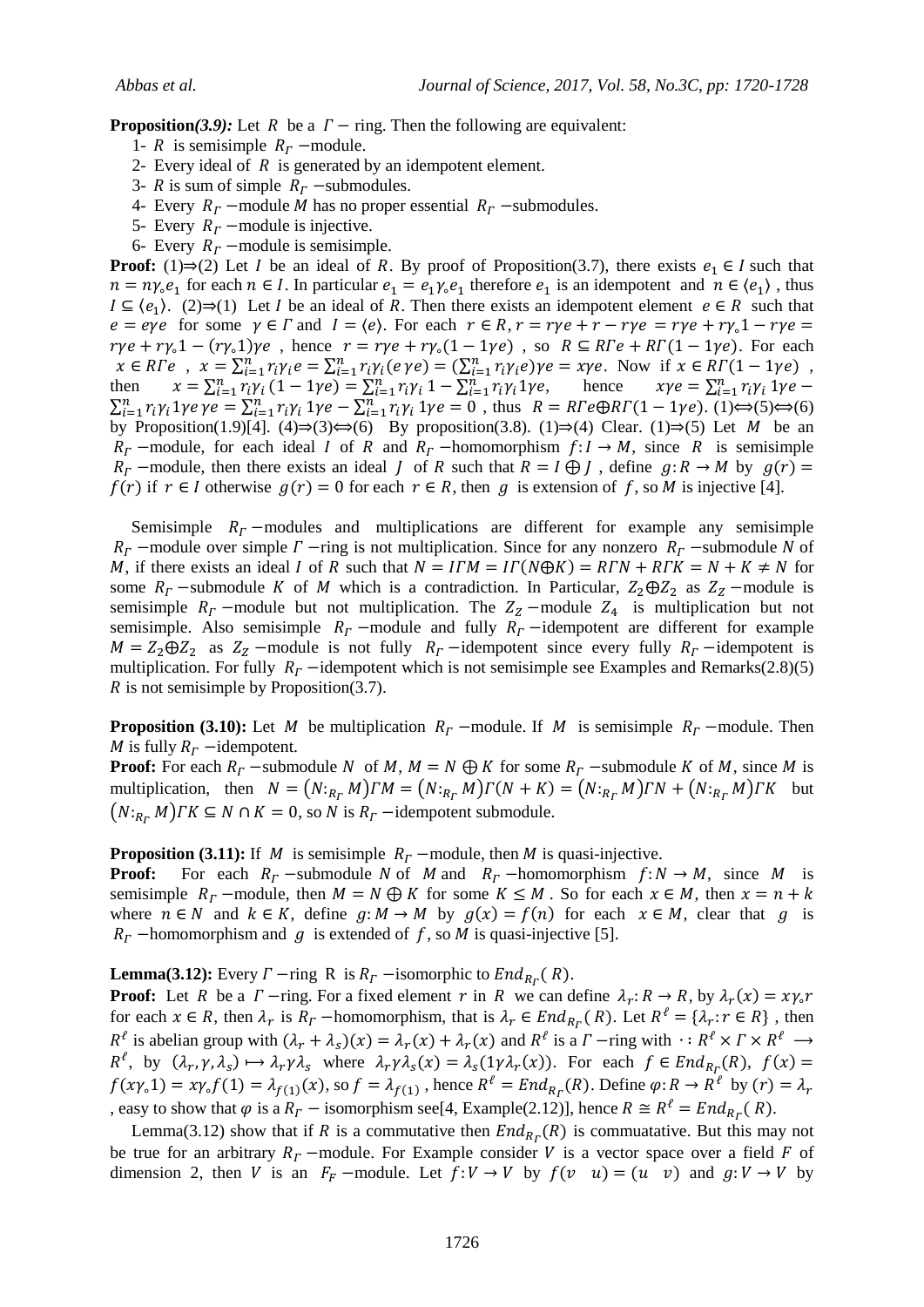$g(v \ u) = (v \ 0)$  be two  $R_r$ -homomorphisms, then for each  $(v \ u) \in V$  and  $\gamma \in \Gamma$ ,  $gyf(v \ u) = f(1 \gamma g(v \ u)) = 1 \gamma f(v \ 0) = (0 \ 1 \gamma v)$  and  $f \gamma g(v \ u) = g(1 \gamma f(v \ u)) =$  $1 \gamma g(u \quad v) = (1 \gamma u \quad 0)$ , so  $f \gamma g \neq g \gamma f$ .

**Proposition(3.13):** Let R be a commutative  $\Gamma$ -ring. If M is fully  $R_{\Gamma}$ -idempotent, then  $End_{R_r}(M)$  is commutative.

**Proof:** For each  $f, g \in End_{R_r}(M)$ ,  $\gamma \in \Gamma$  and  $x \in M$ , since  $f(\langle x \rangle) \subseteq \langle x \rangle$  by Proposition(2.13), then  $f(x) = \sum_{i=1}^{n} r_i \gamma_i x$  and  $g(x) = \sum_{j=1}^{m} s_j \beta_j x$  where  $r_i, s_j \in R$ ,  $\gamma_i, \beta_j \in T$ , then  $1 \gamma g(\sum_{i=1}^n r_i \gamma_i x) = 1 \gamma(\sum_{i=1}^n r_i \gamma_i g(x)) = 1 \gamma(\sum_{i=1}^n r_i \gamma_i \sum_{j=1}^m s_j \beta_j x) = 1 \gamma(\sum_{i=1}^n \sum_{j=1}^m r_i \gamma_i s_j \beta_j x)$  $1\gamma(\sum_{j=1}^m\sum_{i=1}^nr_i\gamma_is_j\beta_jx)$ , but  $r_i\gamma_is_j\beta_jx=(r_i\gamma_i1)\gamma_s(s_j\beta_j1)\gamma_sx=(s_j\beta_j1)\gamma_s(r_i\gamma_i1)\gamma_sx=s_j\beta_jr_i\gamma_ix$ , so  $(f \gamma g)(x) = 1 \gamma (\sum_{j=1}^m \sum_{i=1}^n s_j \beta_j r_i \gamma_i x) = 1 \gamma (\sum_{j=1}^m s_j \beta_j f(x)) = 1 \gamma f(\sum_{j=1}^m s_j \beta_j x) = (g \gamma f)(x)$ .

## **4. Regular Gamma Modules**

 In this section we extended the concept of regular gamma modules as a generalization of regular modules and semisimple gamma modules.

There are deferent of definitions of the regular  $\Gamma$  -ring. In [3] if R is  $\Gamma$  -ring, then  $x \in R$  is called regular if there exists  $s \in R$  such that  $x = xysyx$  for some  $\gamma \in \Gamma$  and R is called regular if every element of *R* is regular. In [6] a  $\Gamma$  -ring *R* is called regular if for each  $x \in R$  there exists  $s \in R$  and  $\gamma, \beta \in \Gamma$  such that  $x = xyz\beta x$ . In [10] a  $\Gamma$  -ring R is called regular if for each  $x \in R$  there exists  $\gamma \in \Gamma$  such that  $x = x \gamma x$ . Note that if a  $\Gamma$  -ring is regular in the sense of [10] and [3] ,then *R* is regular in the sense of [6]. In this paper we take the definition of regular in the sense of [6]. A left module M is called regular if for any element  $m \in M$  there exists  $f \in Hom_R(M, R)$  such that  $m = f(m)m$  [11].

**Definition** (4.1): Let M be  $R_r$  –module. Then M is called regular if for each  $m \in M$ , there exists  $f \in Hom_{R_r}(M, R)$  and  $\gamma \in \Gamma$  such that  $m = f(m)\gamma m$ .

If R is a regular  $R_r$  –module, for each  $x \in R$ , there exists  $f \in End_{R_r}(R)$  and  $\gamma \in \Gamma$  such that  $x = f(x)\gamma x = \lambda_r(x)\gamma x = xy_0 \gamma x$  by lemma(3.12), so regular  $R_r$  –module is a generalization of regular  $\Gamma$  -ring.

An  $R_r$  –module M is called projective if for each  $R_r$  –epimorphism  $\alpha: A \to B$  and  $: M \to B$ , there exists an  $R_r$  –homomorphism  $\lambda: M \to A$  such that  $\alpha \lambda = \beta$  [12].

**Proposition (4.2):** Let M be an  $R_r$  –module. Then M is regular if and only if every cyclic  $R<sub>r</sub>$  -submodule of M is a projective direct summand.

**Proof:** Assume  $N = \langle x \rangle$  be a cyclic  $R_r$  -submodule of a regular  $R_r$  -module M, there exists  $f \in Hom_{R_r}(M, R)$  such that  $x = f(x)\gamma x$  for some  $\gamma \in \Gamma$ , define  $W = \{m \in M : f(m)\gamma x = 0\}$ , clear W is  $R_r$  –submodule of M and for each  $t \in M$ ,  $t - f(t)\gamma x \in W$  since  $f[t - f(t)\gamma x]\gamma x = [f(t) - f(t)]\gamma x$  $f(f(t)\gamma x)|\gamma x = f(t)\gamma x - f(t)\gamma f(x)\gamma x = f(t)\gamma x - f(t)\gamma x = 0$ , hence  $t = (t - f(t)\gamma x) +$  $f(t)\gamma x \in W + \langle x \rangle$ , so  $M \subseteq W + \langle x \rangle$ . Now if  $\sum_{i=1}^{n} r_i \gamma_i x \in W \cap \langle x \rangle$ , then  $0 = f(\sum_{i=1}^{n} r_i \gamma_i x)$  $\sum_{i=1}^{n} r_i \gamma_i f(x) \gamma x = \sum_{i=1}^{n} r_i \gamma_i x$ , thus  $M = \langle x \rangle \oplus W$ . Take  $e = f(x)$ , then  $f(f(x)\gamma x) = f(x) = e$ , define  $\varphi: R\gamma \to \langle x \rangle$  by  $\varphi(r\gamma \to e) = (r\gamma \to e)\gamma x$ , then  $\varphi$  is an  $R_r$  -isomorphism, hence  $\langle x \rangle \cong R\gamma_e e$ , so  $\langle x \rangle$  is projective [12]. Conversely, for any  $x \in M$ , there exists an  $R_r$  -submodule N of M such that  $M = \langle x \rangle \oplus N$ . Define an  $R_r$  -homomorphism  $f: R \to \langle x \rangle$ by  $f(r) = r\gamma_0 x$  for each  $r \in R$ . for each  $\sum_{i=1}^k r_i \gamma_i x \in \langle x \rangle$ , then  $\sum_{i=1}^k r_i \gamma_i x = (\sum_{i=1}^k r_i)^2$  $f(\sum_{i=1}^k r_i \gamma_i)$ , so f is an  $R_r$  -epimorphism, since  $\langle x \rangle$  is projective, then there exists  $g: \langle x \rangle \to R$  such that  $id_{(x)} = fg$ . Define an  $R_r$  -homomorphism  $h: M \to R$  by  $h(\sum_{i=1}^{k} r_i \gamma_i x + n) = g(\sum_{i=1}^{k} r_i \gamma_i x)$ , then  $x = id_{(x)}(x) = f(g(x)) = g(x)\gamma_{\circ}x = h(x)\gamma_{\circ}x$ , hence *M* is regular.

#### **Examples (4.3):**

- 1- Every  $R_r$  –submodule of regular  $R_r$  –module is regular.
- 2- In Examples and Remarks(2.8)(5) R is semisimple  $\Gamma$  -ring and fully  $R_\Gamma$  -idempotent, let  $\Gamma$  any principle ideal of R generated by the element  $(m, m)$ , for any another ideal  $L \neq 0$  of R, take